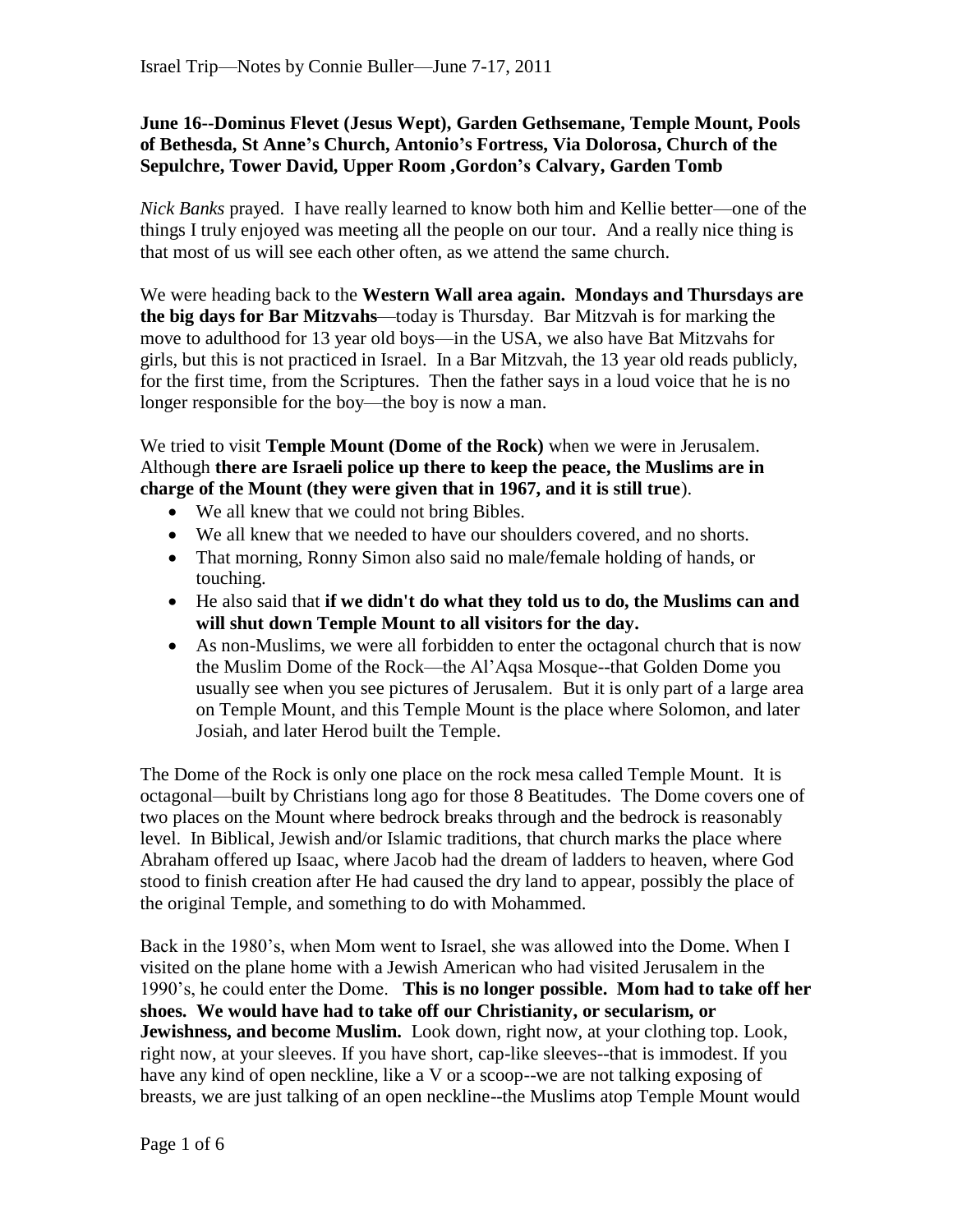say you are immodest. I happened to be fine--my shirt sleeves ended shortly above my elbows, and I could button my shirt up to my chin, but **other women in our group were nearly in tears as we converted extra clothing** for them so they too could be covered up. That said a lot to me. **It was simply spite--but it happens every day.** We passed an old sign on the ramp up to the Temple Mount that said Jews were forbidden to even enter the area up there. That sign was put up in 1967 by the Mayor of Jerusalem. If this is an example, and not just local bullying by whichever Muslims happened to be in charge of eyeing visitors that day, **I hope never to have to live under Sharia Law.**

As I am typing up these notes, and thinking again about it, it seems that the **Muslims made a really stupid move up there on Temple Mount.** If they were trying to convince the world that Islam is a peaceful religion, that they are no danger to anybody, they would take care to treat visitors to Temple Mount as they used to do. The Jewish-American man on the plane, and Mom, were surprised to hear that non-Muslims could not enter the Dome anymore. When Vicki Barr went to Israel just a year or so ago, they could not enter the Dome, but they did enter Bethlehem—and we had planned to visit it too. This would have been a very good way for Muslims to convince the world that yes indeed they are a peaceful religion, they are no harm to anybody, and they have received bad propaganda against them. But this is Jerusalem today.

As we went on to the **Pools of Bethesda and St. Anne's Church**, the tinny sounds of the muezzin were sounding—and I was glad that as a woman I am free of Muslims as rulers and their Sharia law attitude toward women.

The Pools of Bethesda are run by Franciscan monks. It was good to see Christians again. Pastor Chuck was talking with 2 of the white-robed priests. I spoke with them later, and they shook my hand, thanking me for my prayers for them.

In **St. Anne's Church** we sat in the cool interior, and Ronny asked us to sing—so we did! **Once again it was a thrill to sing praises to the Lord together, and the acoustics in this old stone church were amazing.** The building was built by Crusaders around 1150 AD. As usual on holy sites, it was atop others, and one of the others was built in 450 AD on this site with the inscription to "Mary where she was born". When the Muslims conquered Jerusalem in 1189, they did not destroy this church as they did so many others—they instead converted the relatively new building into a school for Islamic law. The church is close to the **Pools of Bethesda** where Jesus healed the sick man who had waited for 38 years to be healed when by being first when the waters to be stirred **John 5: 2-18.** This area is close to the **Sheep Gate—**where sheep were brought to the Temple for sacrifice.

We went to **Antonio's Fortress**, part of the **Via Dolorosa**, and the location of the 1<sup>st</sup> and 2<sup>nd</sup> Stations of the Cross. We read of the soldiers playing dice and gambling games there was a **game board** incised into one of the paving stones. **Matthew 27:35.** The Stations of the Cross don't all come with Scripture references—the  $6<sup>th</sup>$  has a woman named Veronica wiping Jesus' face as He carried the cross. These are old stories to be sure, but not in the Bible.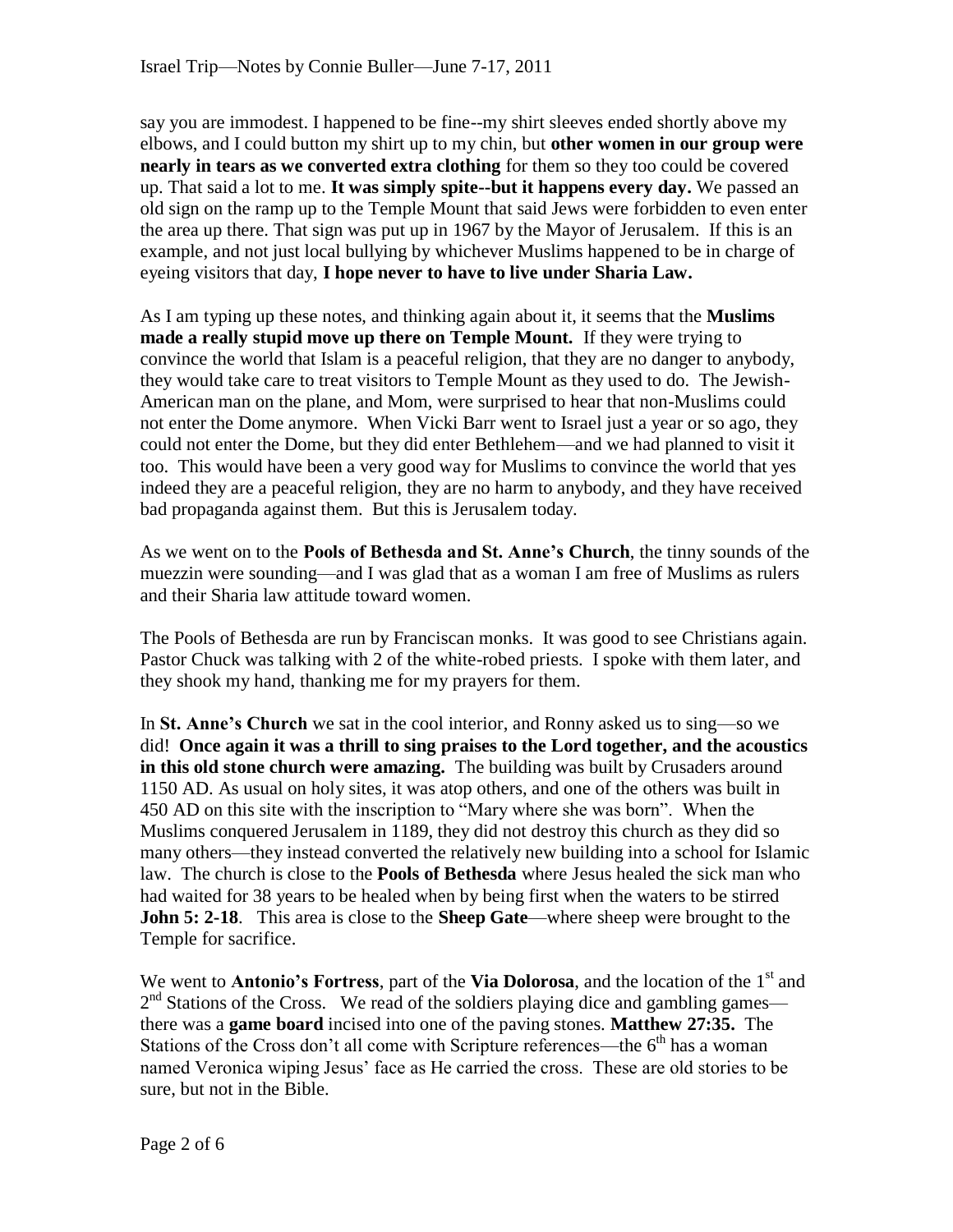We continued walking the **Via Dolorosa**, through the **Armenian (Christian) Quarter**. Armenian Orthodox is one of the earliest Christian churches, coming out of the Greek, not the Latin side.

A**s we walked through the narrow streets,** seeing little shops and street vendors, we looked up to see the neon lights for the Festival of Lights—we enjoyed that so much last night, and it will continue for several days. We looked down, and I saw a scrawny little half-grown cat, playing with a mouse. Somebody asked me if the mouse was dead, and I said the kitty hopes it isn't. There weren't any dogs, but everywhere we went in Israel there were cats, probably to control mice. There were huge trucks angling through the streets in places I didn't think any vehicle could make its way. There were times when I was simply amazed at how our own bus driver, Gabi, could negotiate making turns, including U-turns, in the crowded streets with our large bus. As we walked along, we glanced through an open doorway, and saw really ancient set of stone steps leading to an upper story of somebody's house. We looked through the bars of a fence, and saw an overgrown courtyard with old stones outlining gardens of a church.

When we came to the **Church of the Holy Sepulcher (Calvary),** we saw a place claimed by rather a lot of Christian churches. Back in the 1800's there was some arbitrating council that carefully divided up everything—but neglected to list, and so assign, a workman's ladder carelessly left up against a middle window. I am sorry to say that that ladder has to stay there. Ronny told us that just last month a tussle/shouting match broke out between 2 types of Christians: something about a door being carelessly shut and the others thinking they were barred from the area. I was ashamed—at least we Christians ought to get along.

As we left this area, we saw some street vendors selling some absolutely wonderful **"race-track" bread** (long ovals baked of a coil of whole wheat bread with sesame seeds on it) with a **twist of paper** filled with an herb called **hyssop** to dip pieces of the bread. I am going to order some hyssop from the food co-op when I get home. The bread tasted just like my whole wheat sesame buns—I have to start baking again!

And then it was on to the **Holocaust Museum.** Children under 10 are not permitted—I myself couldn't stand to enter the Children's Memorial building where I understand there is only the sound of reading names of murdered children. Never Again--this must never again happen. Ronny Simon said that today the USA, Australia, New Zealand and yes, Germany, are Israel's best allies.

I walked along the aisles of trees planted, each for a "righteous Gentile", like Corrie Ten Boom (the Dutch lady who hid Jews and got sent to camps herself where her father and sister died). I saw piles of shoes; I saw tresses of hair, used to match colors. The saddest thing I saw was a children's game that looked fun and comical—until you looked closely and saw that it was all hate-filled anti-Semitism. The Nazis used that to subvert the Hitler youth.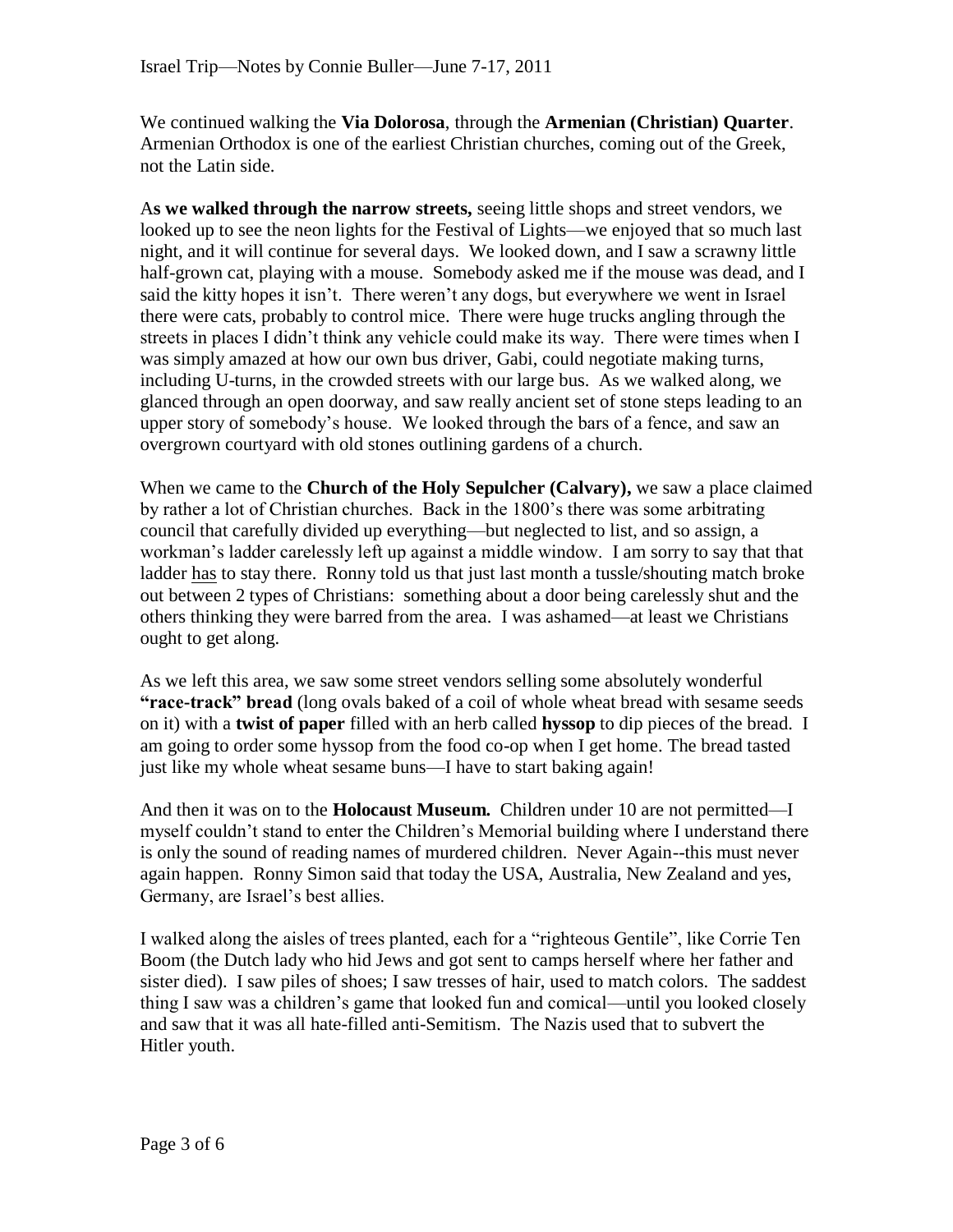Our group split into two again: one wanted to go shopping in those little streets; Steve and I wanted to go to the **Upper Room.** It is now a part of a **Crusader stone building**, and **another place for singing!** Outside, Ronny told me a story from the early days of being a tour guide: he had a group of charismatic Christians, and this Upper Room, where not only the **Last Supper** was perhaps celebrated, but also was perhaps the place in Acts where on **Pentecost** (50 days after Passover, when Christ was crucified) the Spirit came with **tongues of fire**, and many people, of many languages, heard the Word in their own tongue and accepted Christ. **Acts 2: 1-21**. For the charismatic tour group this Upper Room was the high-light of their trip, and they asked Ronny to give them some time alone—to arrange with other tour guides, to do whatever, but to give them a bit of privacy. So Ronny did—and heard some very unusual sounds in that room! He looked in, and there they were all fallen down on the floor! He thought perhaps he needed to call the Israeli equivalent of 911, but just before he did one person caught Ronny's eye, and indicated that all was well. They were "slain in the Spirit", and Ronny never forgot this!

**Downstairs from the Upper Room is the traditional Tomb of David**—there were places for men and places for women to go up to the green tarp-draped structure. There is some evidence that this lower place was a very early Jewish or Christian place of worship, so perhaps the Upper Room really was the place. **It seems absolutely amazing to me that I am looking on things built in Crusader times (1100 AD) as relatively new. What is this? 700-900 years old and I am naming it new????!**

As we waited for the shoppers to return, Ronny headed for a cup of coffee. Steve and I quietly followed him, figuring he would know the best places. I enjoyed reading the *Jerusalem Post*, an English newspaper I had picked up this morning in the hotel.

Then we went to the Garden Tomb, outside the old city walls. Because this is a fairly recent discovery, no churches have been built over the site, and the garden is peaceful and beautiful. There are various reasons people think this really is the site, but regardless, it was a good place to consider what Christ did for us; how He paid the penalty for our sins by his death on the cross; how He offers us salvation and forgiveness of our sins as a free gift to us; and how His tomb is indeed empty—He has risen indeed!

We sang songs—it really was great that Kathy had brought along sheets of words—and in between the songs, we took communion, and shared stories of what this trip had meant to us. To me, the terrible consequences of the partial obedience of King Saul really struck me—that and the willingness of nameless believers to die rather than reject Jesus Christ—I want to know what the will of God is for me, and then to do it, completely. For Steve, it was seeing this tomb, hurriedly chipped out to accommodate a larger person than originally designed, and most emphatically empty. We all had our stories—and then some other group, across the Garden from us, struck up the Old Rugged Cross. We didn't have the words to that one, but we knew it anyway, and sang along. There were times when people sang with us, too. Christ is indeed for all peoples.

Before we went to the plane (we flew out just before midnight), we ate a formal, farewell dinner at the American Colony. The song, "It is Well with my Soul", was written in 1871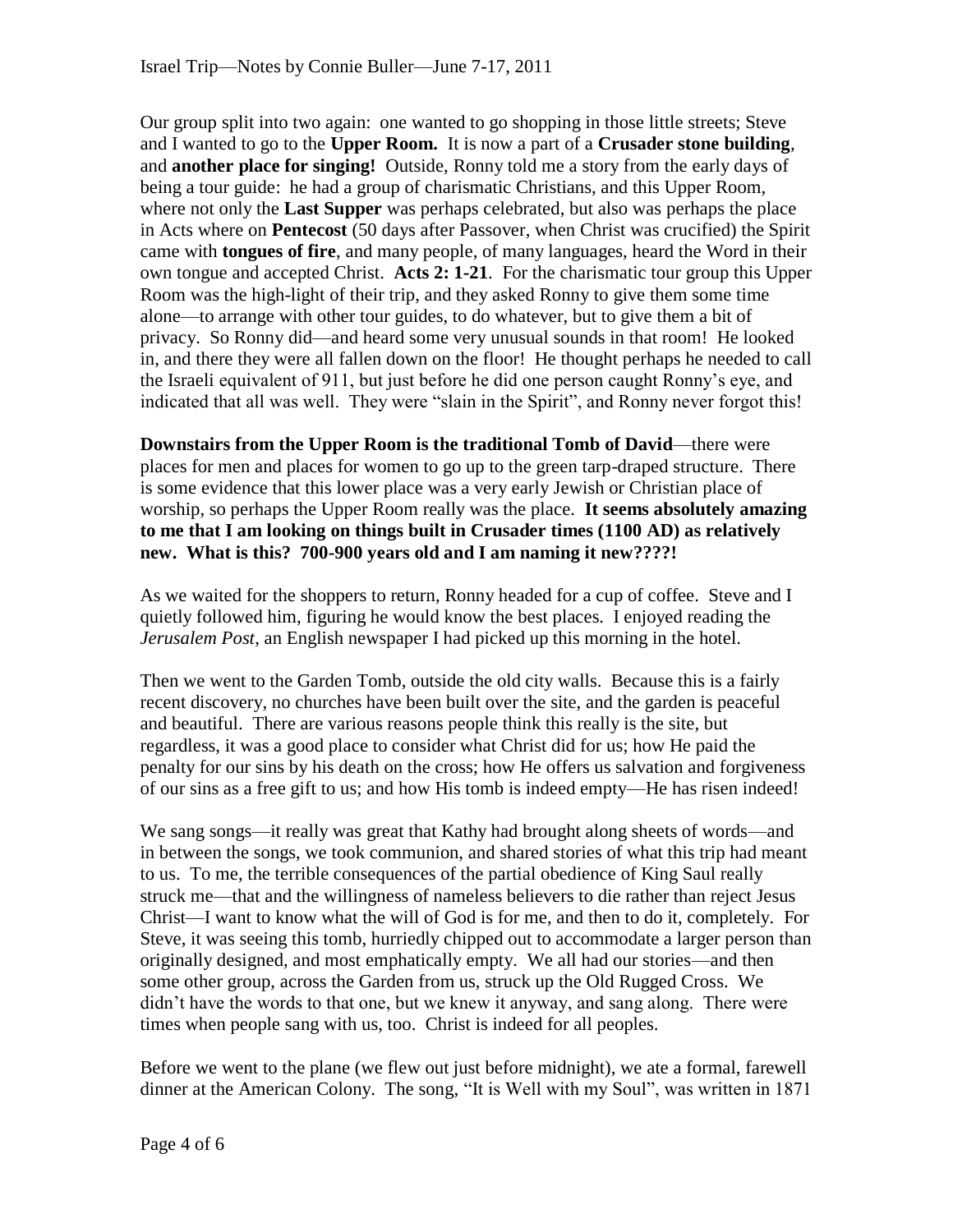by a young American lawyer, who lost family and all in first the Chicago fire and then by shipwreck. In 1881 he and his wife and a small group of people left the USA to settle in the Holy Land, forming a simple community known as "The Americans". They offered hospitality to their Jewish neighbors and to the Bedoins. A rich Muslim, Rabbah Daoud Amin Effendi El Hussein had built a huge house for himself and his four wives, but died, leaving no heir. "The Americans" first rented it and then bought it. Today it is a formal, very fancy hotel.

The meal was served in courses, and was the only non-Kosher meal we ate: we were delighted to have butter served for the bread, along with meat. After the meal, we thanked Ronny Simon for being our tour guide: Bob Sweeney, who has gone on many tours, and has come to Israel three times before, said that if all the guides were stacked up together, Ronny would be in the top 5-10. We thanked Gabriel (Gabi) our bus driver. We thanked Kathy Larsen, who had done so MUCH in planning this trip—I had visited with people in other tours, and watched—Kathy did a LOT. We thanked Pastor Chuck for all his Bible lessons—his reading of the entire Sermon on the Mount truly touched me—those 8 Beatitudes were like God speaking rather carefully to my heart. Then more people spoke—Pearl Pebble had always wanted to be an archeologist, and she was thrilled by the dig, but the part that spoke to her the most was the Golan Heights military post. She said she has never been active in politics before, but now, seeing those things, and thinking, she believes she will now take a role in US politics. And then **Chuck**  Larsen, Jr., "Chuckles", who had been to Israel before, but now had time to listen to the stories**, said this trip has made him want to read the Bible more.** 

That was it. I was truly happy that Ronny Simon came to the airport to help smooth and soothe our going through customs. We went through as a group: Pearl was asked by a man to tell what items had been given to us (our tour SarEl, gave us a baseball cap and a teardrop shape tote, and at the Garden Tomb we were given an olive wood communion cup). Then a bit later a woman came up to me and asked the same question—and said "yes, yes, besides the company cap and tote and communion cup") We didn't have to take off our shoes to go through the line (we always have to in the USA before flying), but they stopped me. I thought I had left something in my cargo pants pockets, but they said, "no, no, we want to check your shoes"—so they pulled me aside, I took off my shoes, they swabbed the toe and upper heel of my shoe, and ran the swab through a computer—I imagine they were testing for traces of bomb materials. I appreciate airline security, but it is nerve-wracking. Steve and I were asked together if we brought any food from Israel, and we both said no, simultaneously—and then, many hours later, in Phoenix, we realized we still had some of that racetrack bread in our teardrop shaped tote (We shared it with our group in Phoenix, when Kathy Larsen bought us all a cup of coffee after coming in from Philadelphia, and waiting for the final leg to Omaha). I don't know what they would have done to us if they found out we were lying and had food from Israel in our backpacks. I thought of David and his brothers in Egypt, when little Benjamin's pack was found to have some stolen goods.

The next day was a lot of travel—we finally came home Saturday, June 18, at 4:30 p.m.